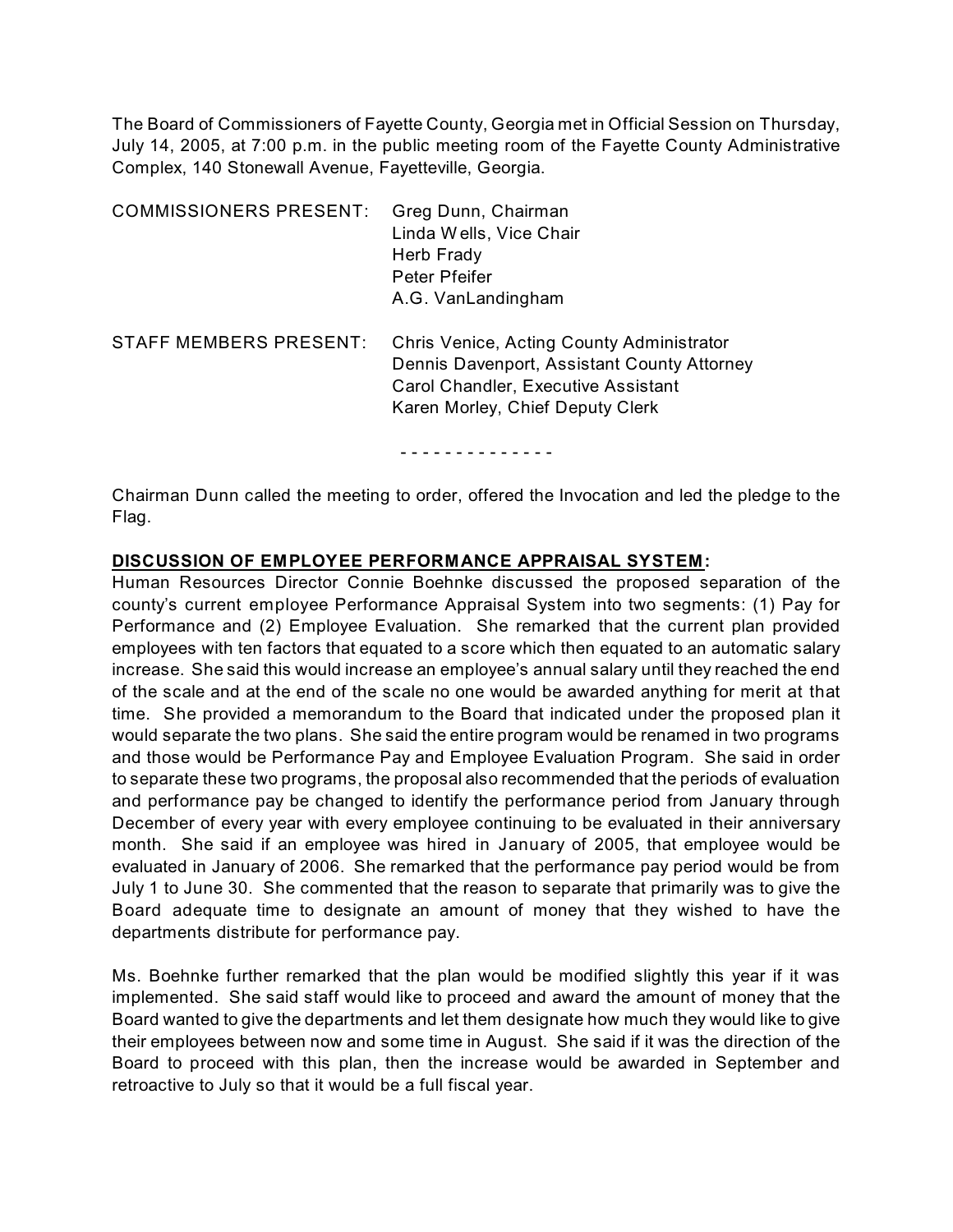Chairman Dunn clarified that whatever merit pay would be given would be given in September and retroactive to July.

Ms. Boehnke replied that was just for this year. She said from that point on the money would be awarded to the departments in July and it would then be awarded to the employee in September.

Commissioner Frady asked Ms. Boehnke how many positions did she plan on paying in each department.

Ms. Boehnke replied that would be up to the each and every department head. She said that person would make the recommendation.

Commissioner Frady asked if everyone in a department could receive a pay raise.

Ms. Boehnke responded yes if that was the desire of the department head but that was not the objective of this plan. She said the objective of this plan was to reward performance. She pointed out that the cost of living would address the issue that Commissioner Frady was referring to. She said everyone received the cost of living increase and that would be the increase for every employee. She noted that the performance pay was intended to be for outstanding performance.

Commissioner Frady asked how many positions would this apply to.

Ms. Boehnke replied that this would not be attached to a number anymore. She said there was no automatic increase.

Commissioner Frady remarked that employees would be evaluated on their performance and given points. He asked if that was correct.

Ms. Boehnke replied no. She said the current plan was exactly what Commissioner Frady was talking about. She said in the new plan there would be a correlation in the evaluation in the performance pay solely for the performance but it would not automatically generate an increase. She said if an employee received a score of 70, 80 or 90 there was no automatic increase as there was currently.

Commissioner Frady said he did not understand how it would be decided which person would receive an increase in salary under the merit system. He said merit was something that someone would get paid for doing something that they did extraordinary on their job. He said if a department had thirty positions would this be paid to all thirty positions or just three positions. He felt it would be the most outstanding people that made the highest evaluation grades.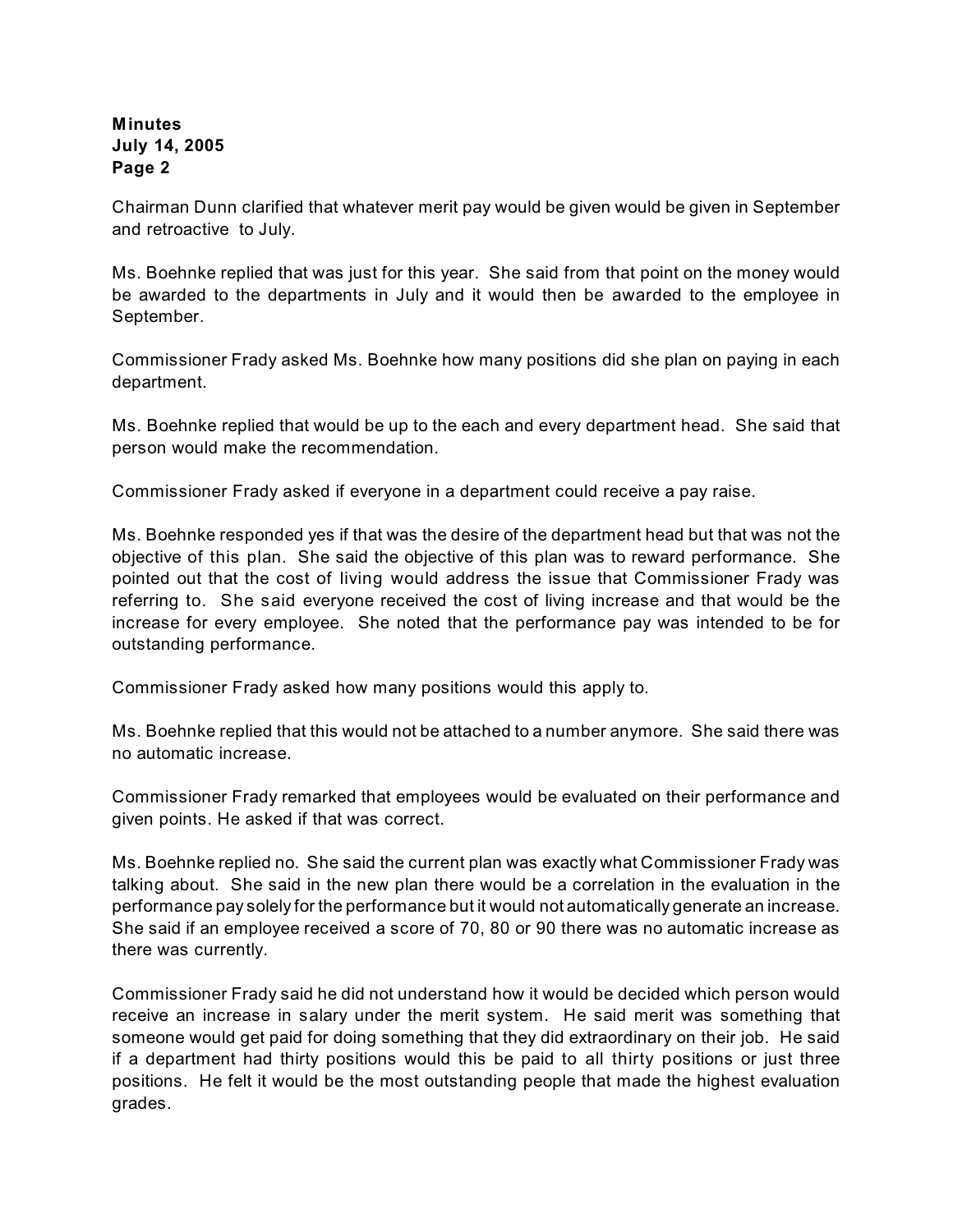Chairman Dunn said it was his understanding that a designated amount of money would go to a department head and that department head would make those decisions.

Ms. Boehnke remarked that was correct. She said that was her recommendation.

Chairman Dunn remarked the proposal was to change the old system which made an automatic merit pay raise associated with a numerical evaluation. He said this would be separated out. He said evaluations would be used for other things but not the designation of performance pay each year.

Commissioner VanLandingham said this would also give the Board the opportunity to budget the money as evaluations come in. He said the Board would know how much money needed to be budgeted. He said currently this was done on an employee's anniversary date and there was no way for the Board to know how much money should be budgeted.

Chairman Dunn remarked that the money would be given to the department heads to make these determinations as to who gets merit pay in their departments. He said part of the County Administrator's review of her directors would be how they managed that leadership and developmental program.

Commissioner W ells interjected that managers would manage and be evaluated as such.

Chairman Dunn said the development of talent, leadership and management would be placed on the managers' shoulders and if they did this well then they would do well and if they did not do well, that would be one thing that would reflect negatively.

Commissioner Frady felt this Board had to look at this issue from a financial standpoint. He said the 3.3% increase in C.O.L.A. this year amounted to \$858,000. He said the budget was unfortunately in a declining mode of revenue.

Chairman Dunn remarked that a few years ago all there was in place was merit pay. He said basically everybody in the county was receiving merit pay no matter what they did. He said even unsatisfactory employees got a little bit of merit pay and this did not make a lot of sense. He said a couple of years ago the Board instituted a C.O.L.A. on an annual basis for all employees to keep them current with their purchasing power. He said few people now would receive the merit pay and the design of the new programs was to actually give merit pay to people who actually deserved merit pay and this would be the better performing employees. He said this would be divorced completely from any automatic system where everybody was going to get something based on the number that they received on their report. He said each year the Board would make a determination on the monetary value that would be given to the County Administrator to be used for merit pay. He said this would be determined on many things such as the economic condition of the county and what the internal and external factors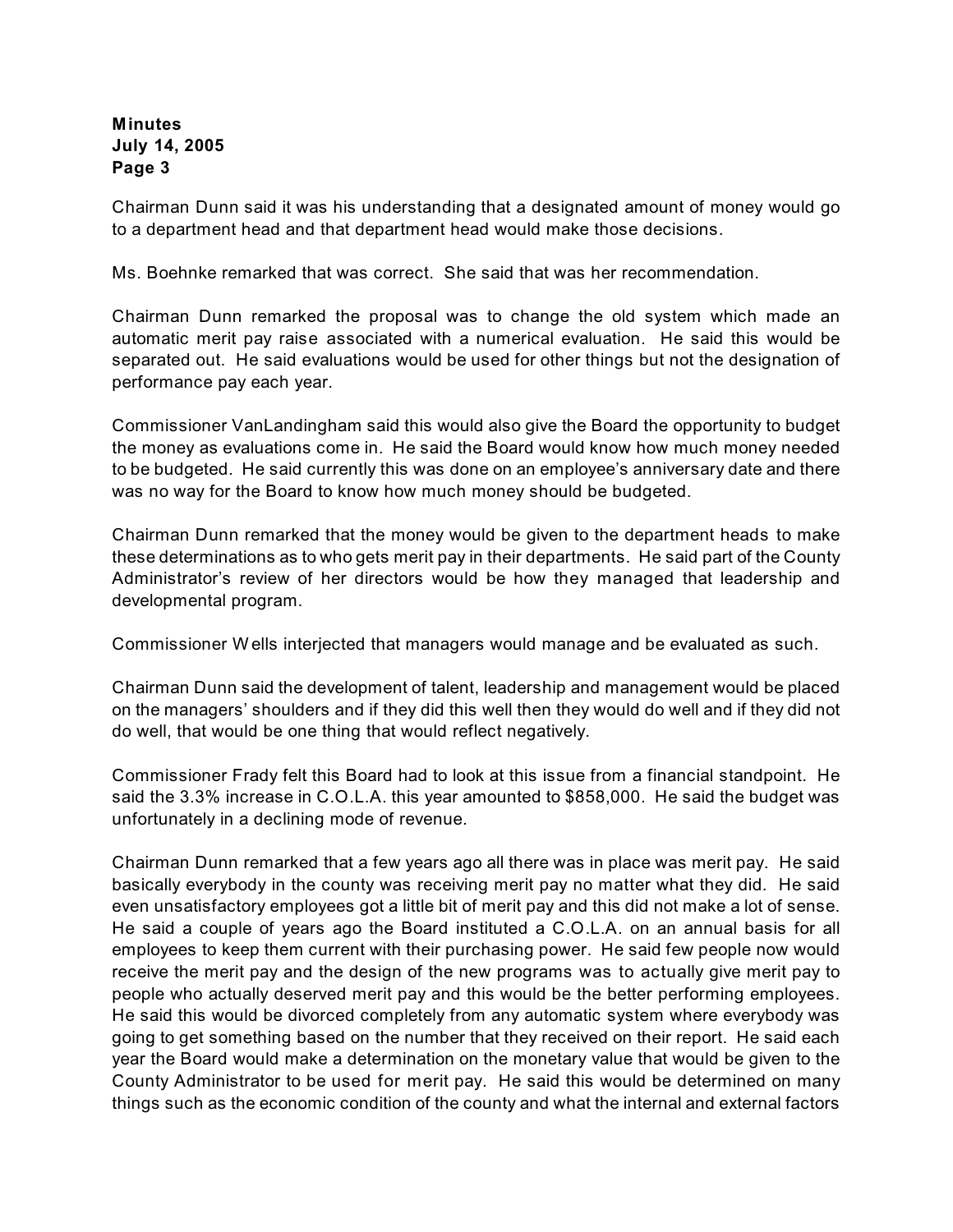of the county were and how much money was available and how much the Board felt was judicious considering the economic situation. He said with the current system the Board could not tell how much money was needed for pay raises because everybody who received a certain number received a pay raise and therefore certain people were giving too many people pay raises. He said the county currently had an inflated system like most evaluation systems and this was one way of bringing fiscal sanity back to the program and put some responsibility and leadership on the people who were supposedly leading and developing the talent here.

Ms. Boehnke remarked that this system would also give the employee the opportunity to exceed the current system if they have outstanding performance. She said if someone did something spectacular right now a department head was limited to 5%.

Chairman Dunn said if an employee received a 7% raise plus the C.O.L.A. then that employee had better be super person. He said he understood what Commissioner Frady was saying. He said this would be a change and it would be a little difficult in the beginning to change the mind set and to realize that this was both a leadership development program plus it was fiscal responsibility that was being brought into the system and both at the same time. He said this would be a difficult thing to do but it could be done.

Ms. Boehnke interjected that this would not be done in one year and stated that it might take two or three years. She said staff had an objective and this would be the goal that they would attain.

Chairman Dunn said the new program would not take that long but what would be applied to it would change over time.

On motion made by Commissioner VanLandingham, seconded by Commissioner Pfeifer to approve the separation of the County's current Employee Performance Appraisal System into two segments (1) pay for performance and (2) employee evaluation. The motion carried 5-0.

## **DISCUSSION OF WATER CONSERVATION RATE FOR RESIDENTIAL AND IRRIGATION METERS:**

W ater System Director Tony Parrott remarked that the recommendation to the Board was the water conservation rate for residential and irrigation meters. He said a lot of research had been done by the Metropolitan North Georgia W ater Planning District on the amount of water for this area. He said the D.N.R. had signed off on an idea that the County needed to save 12% total water to different means of conservation. He said one of these was the current outside watering restrictions and the other was that D.N.R. wanted a low flow fixture for houses and things like that. He said another part of this program was a conservation water rate to reduce the amount of water that was used above a certain amount in a community and that was what this proposal was. He said this proposal was for a rate to meet the D.N.R.'s requirement to come up with a conservation rate for this community. He said this rate would increase the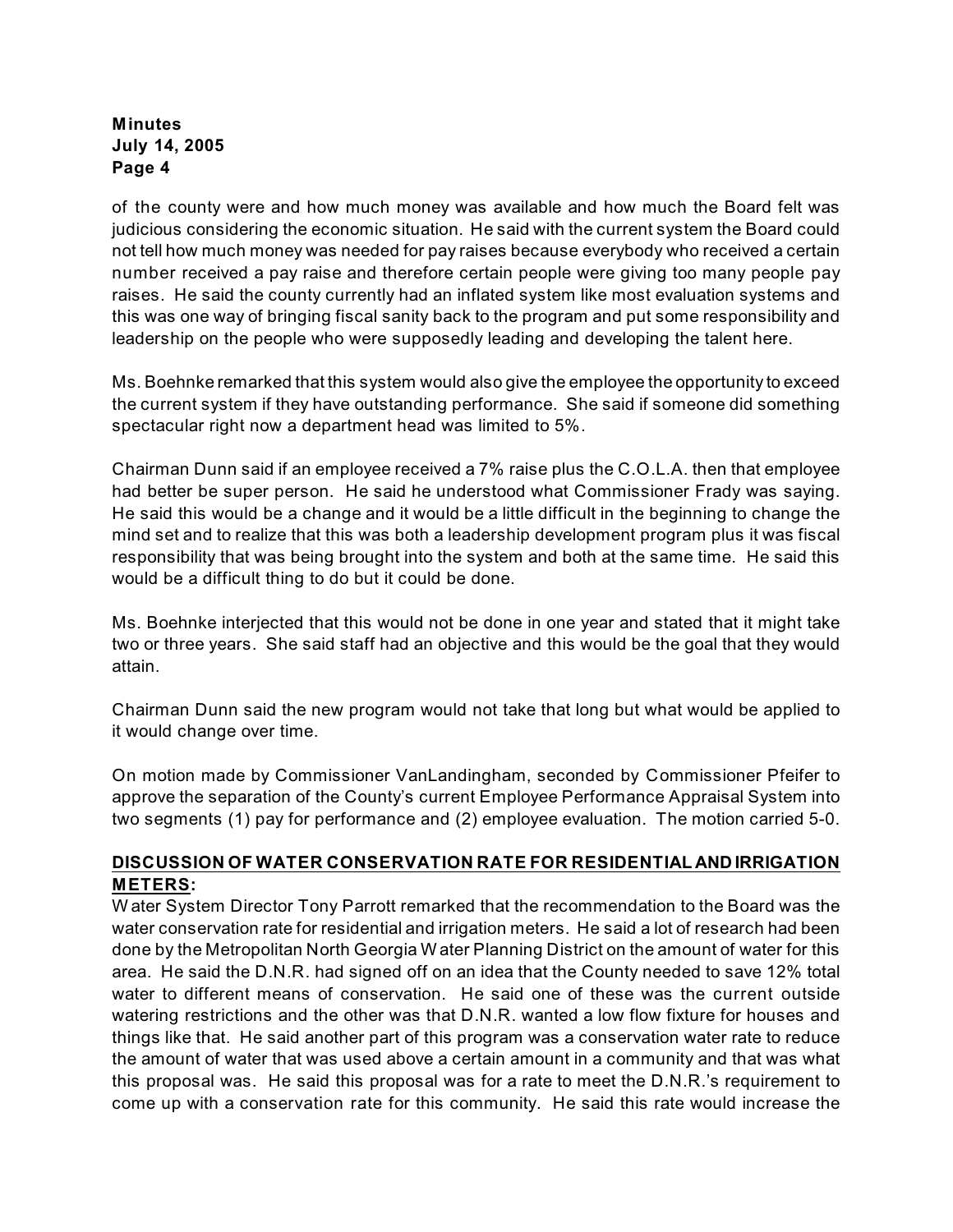price per thousand gallons from the current \$2.80 to \$3.80 for those people who were using over 20,000 gallons. He said the current average 3/4 inch meter was approximately 8,200 gallons of water per month. He said this would never apply to the average customer and would only apply to the top 10% of customers using the water for irrigation. He said the proposal was to raise the rate above 20,000 gallons residential and irrigation meters by \$1.00 per thousand.

Commissioner Frady asked if there was an option on any of the mandated items or did the county have to agree to them all.

Mr. Parrott replied that the rate would have to be three tier and it could be anything that the community wanted other than being a three tier.

Commissioner Frady clarified that only 10% of the users were using over 20,000 gallons. He asked if this was household, commercial or everybody.

Mr. Parrott replied that was residential use.

Chairman Dunn asked for the current rate.

Mr. Parrott replied that the current rate was \$16 for the first 2,000 gallons and then \$2.80 for each 1,000 gallons over that.

Chairman Dunn asked what the rate would go to now.

Mr. Parrott responded that above 20,000 gallons it would be \$3.80 and it was \$2.80 now. Chairman Dunn asked how this figure was arrived at.

Mr. Parrott remarked that several of the other surrounding areas had used 20,000 for that step. He said approximately fourteen years ago the Board had a rate that applied to over 20,000 gallons. He said it was just an arbitrary standard.

Commissioner Frady asked for the number of water customers.

Mr. Parrott replied there were 27,000.

Commissioner VanLandingham said in looking at these figures it seemed that the more water a person used the cheaper it was. He said it cost \$16 for the first 2,000 gallons and then it was \$2.80 up to 17,999 gallons. He said a person could get 15,000 gallons of water for \$2.80.

Commissioner W ells said it was \$2.80 per thousand gallons of water.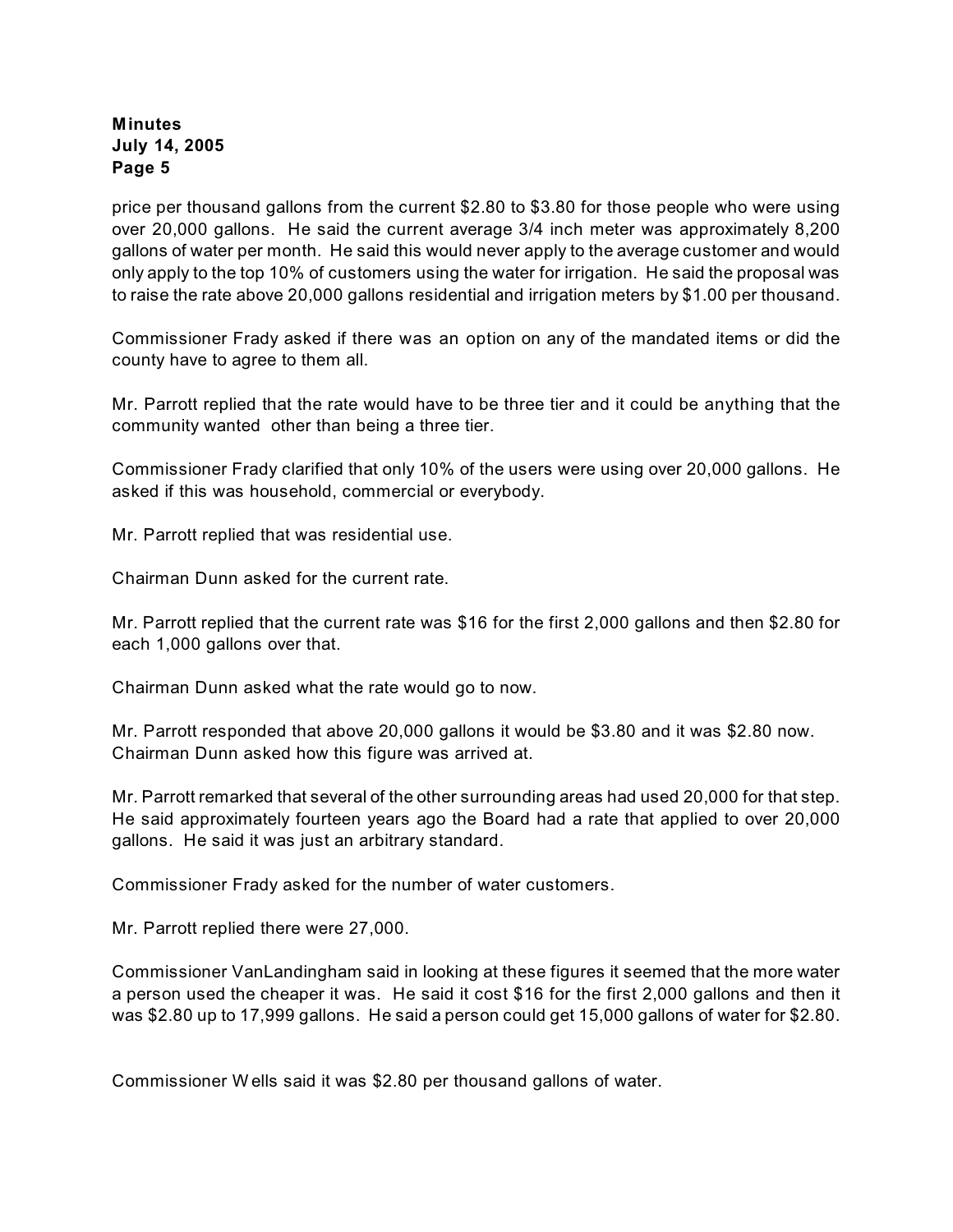Commissioner VanLandingham remarked that it was not indicated that way and said the cost was \$2.80 for the next 17,999 gallons.

Mr. Parrott interjected that it should read per thousand gallons.

Chairman Dunn said the County had been directed by the State to conserve water. He said Fayette County had been conserving water fairly well here compared to the other jurisdictions after he reviewed all of the regional data. He said everyone would have to come under this conservation pricing but they had not directed the county on exactly what must be done. He said to start with the county would have to institute conservation pricing.

Mr. Parrott remarked that there would have to be three tiers in the conservation pricing and that was what this recommendation represented.

Chairman Dunn said this would have to be well posted so that everyone was aware of this. He questioned why commercial was not included.

Mr. Parrott replied that this was basically just for irrigation water.

Chairman Dunn felt it was unfortunate for the county to have to do this but it did not have a choice but to institute a program like this.

Commissioner Frady asked when this would go into effect and Mr. Parrott replied August 1<sup>st</sup> or September 1<sup>st</sup> would be the best.

Chairman Dunn said Mr. Parrott would have to advise the Board on the best date to put this into effect. He said a notice would have to go into each water bill to notify the customers. He asked if September 1<sup>st</sup> would be even time to notify customers.

Mr. Parrott replied yes that would be fine.

On motion made by Commissioner Pfeifer, seconded by Commissioner W ells to approve the water conservation rate for residential and irrigation meters to go into effect September 1, 2005 as recommended by the W ater Committee. The motion carried 5-0.

**CONSENT AGENDA:** On motion made by Commissioner W ells, seconded by Commissioner Pfeifer to approve the consent agenda as presented. The motion carried 5-0.

**SHERIFF'S OFFICE:** Approval of request from the Sheriff's Office to transfer \$1,000 from General Budget Funds to Sheriff's Office Budget category 10030323-522233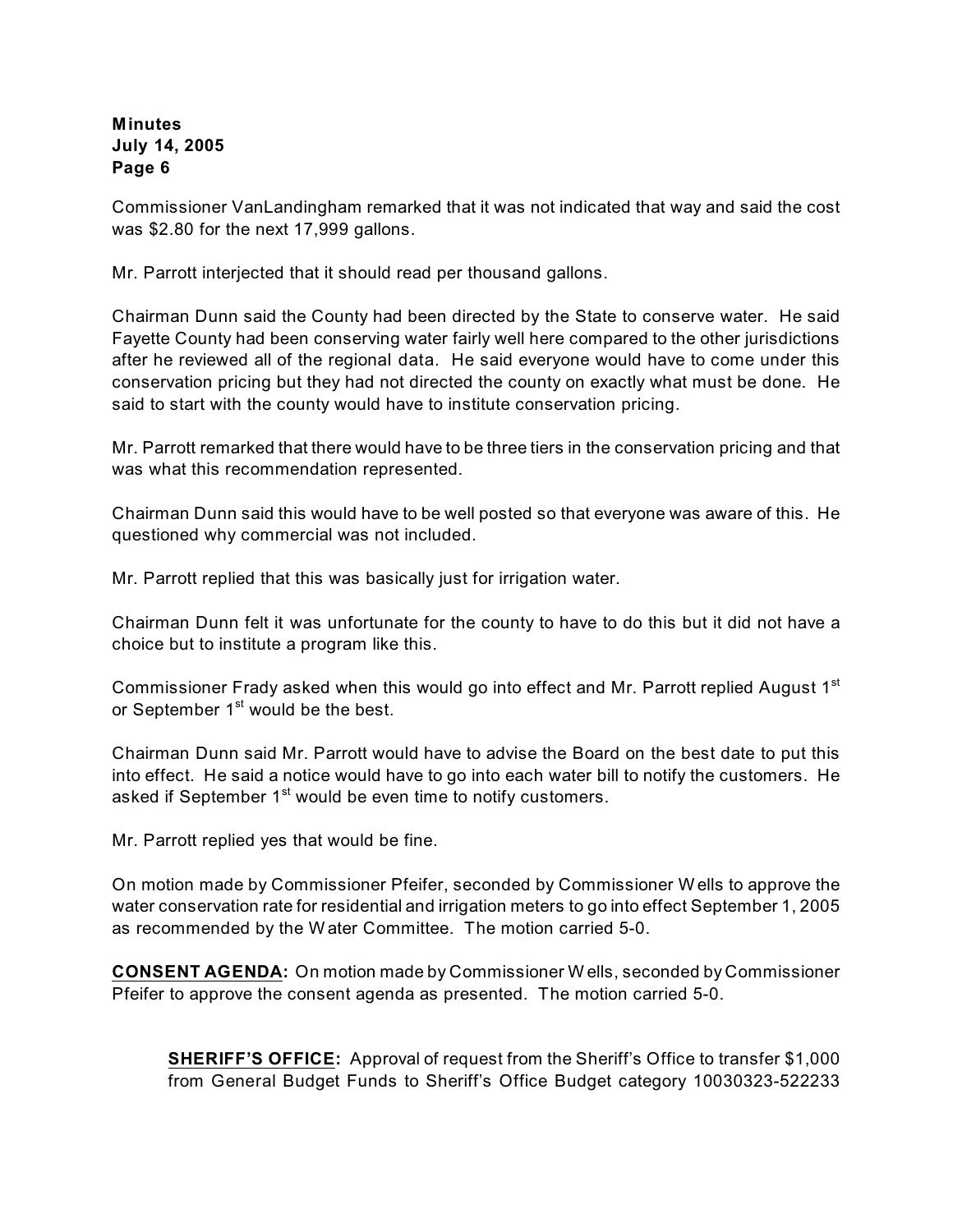> (Vehicle Repair Fund). A copy of the request, identified as "Attachment No. 1", follows these minutes and is made an official part hereof.

> **SHERIFF'S OFFICE:** Approval of request from the Sheriff's Office to transfer \$451.60 from General Budget Funds to the Sheriff's Office Budget Category 10030323-522233 (Vehicle Repair Services). A copy of the request, identified as "Attachment No. 2", follows these minutes and is made an official part hereof.

> **SHERIFF'S OFFICE:** Approval of request from the Sheriff's Office to increase overtime expenditure \$5,533.85 and miscellaneous revenue for ACH wires received from the U.S. Department of Treasury for overtime incurred in a joint investigation. A copy of the request, identified as "Attachment No. 3", follows these minutes and is made an official part hereof.

Commissioner VanLandingham questioned what ACH stood for and recommended that all acronyms be spelled out.

**LIBRARY:** Approval of request from Library Director Chris Snell to recognize donation from the Institute of Continuing Legal Education in Georgia in the amount of \$240 increasing revenue and other supplies expenditure. A copy of the request, identified as "Attachment No. 4", follows these minutes and is made an official part hereof.

**WATER COMMITTEE - SHOCKLEY PLUMBING, INC. AWARDED CONTRACT FOR WATERLINE EXTENSIONS:** Approval of recommendation from the W ater Committee to award bid to Shockley Plumbing, Inc. in the amount of \$1,061,380 for the annual contract for waterline extensions. A copy of the request, identified as "Attachment No. 5", follows these minutes and is made an official part hereof.

**TAX ABATEMENT REQUEST:** Approval of a tax abatement request as recommended. A copy of the request, identified as "Attachment No. 6", follows these minutes and is made an official part hereof.

**EMERGENCY SERVICES:** Approval of request from Chief Jack Krakeel to approve a grant in the amount of \$53,438 for the acquisition of web EOC software and hardware through the Office of Homeland Security. A copy of the request, identified as "Attachment No. 7", follows these minutes and is made an official part hereof.

**MINUTES:** Approval of minutes for Board of Commissioners meeting held on June 23, 2005.

## **PUBLIC COMMENT:**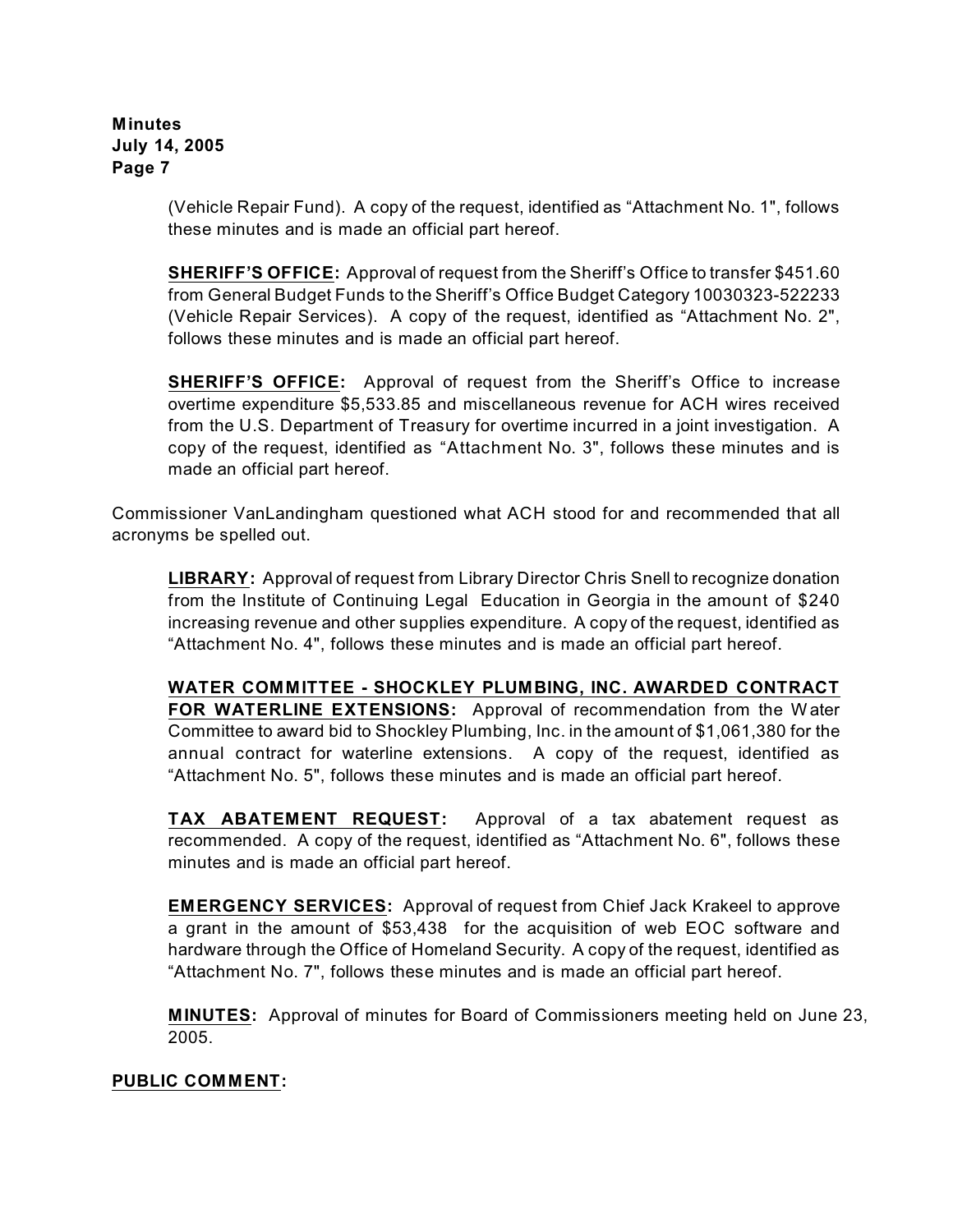Members of the public are allowed up to five minutes each to address the Board on issues of concern other than those items which are on this evening's agenda.

There was no public comment.

# **STAFF REPORTS:**

**INVOICE FROM WEBB, LINDSEY & WADE, ATTORNEYS:** Assistant County Attorney Dennis Davenport asked for the Board's consideration as to payment of a bill in the amount of \$322 from the law firm of W ebb, Lindsey & W ade. He said this bill had been received by the Finance Department and was for services incurred by the Tax Commissioner's Office for legal representation. He said the reason he was bringing this to the Board was because the Board of Commissioners was the Board which authorizes payment for legal representation for all county officers.

Commissioner W ells interjected that the policy was that prior commitments needed approval and she recommended denial. She said legal council was available and chosen not to be utilized.

On motion made by Commissioner W ells, seconded by Commissioner Pfeifer to deny payment of a bill received by the Finance Department from the law firm of W ebb, Lindsey & W ade in the amount of \$322 for services incurred by the Tax Commissioner's Office for legal representation. The motion carried 5-0.

**EXECUTIVE SESSION:** Attorney Dennis Davenport requested an executive session to discuss one real estate acquisition and two legal matters.

**COMMISSIONER FRADY:** Commissioner Frady said he had received a letter from a citizen in Peachtree City expressing concern over the increase in property taxes year after year. He discussed several other States and Counties who have put a cap on their property taxes. He commented that the State of Nevada had put a cap on property taxes at 3% for residential and 8% for commercial. He pointed out that Henry County had also capped their property taxes. He said he agreed with the citizen and felt Fayette County's property taxes were running rampid.

Chairman Dunn said he agreed with Commissioner Frady that the assessments were running rampid but for the last four years the Board of Commissioners had compensated for that by reducing the millage rate. He said he would be agreeable to look into this.

**EXECUTIVE SESSION:** On motion made by Commissioner W ells, seconded by Commissioner Pfeifer to adjourn to Executive Session to discuss one real estate acquisition and two legal matters. The motion carried 5-0.

**REAL ESTATE ACQUISITION:** Assistant County Attorney Dennis Davenport discussed a real estate acquisition matter with the Board.